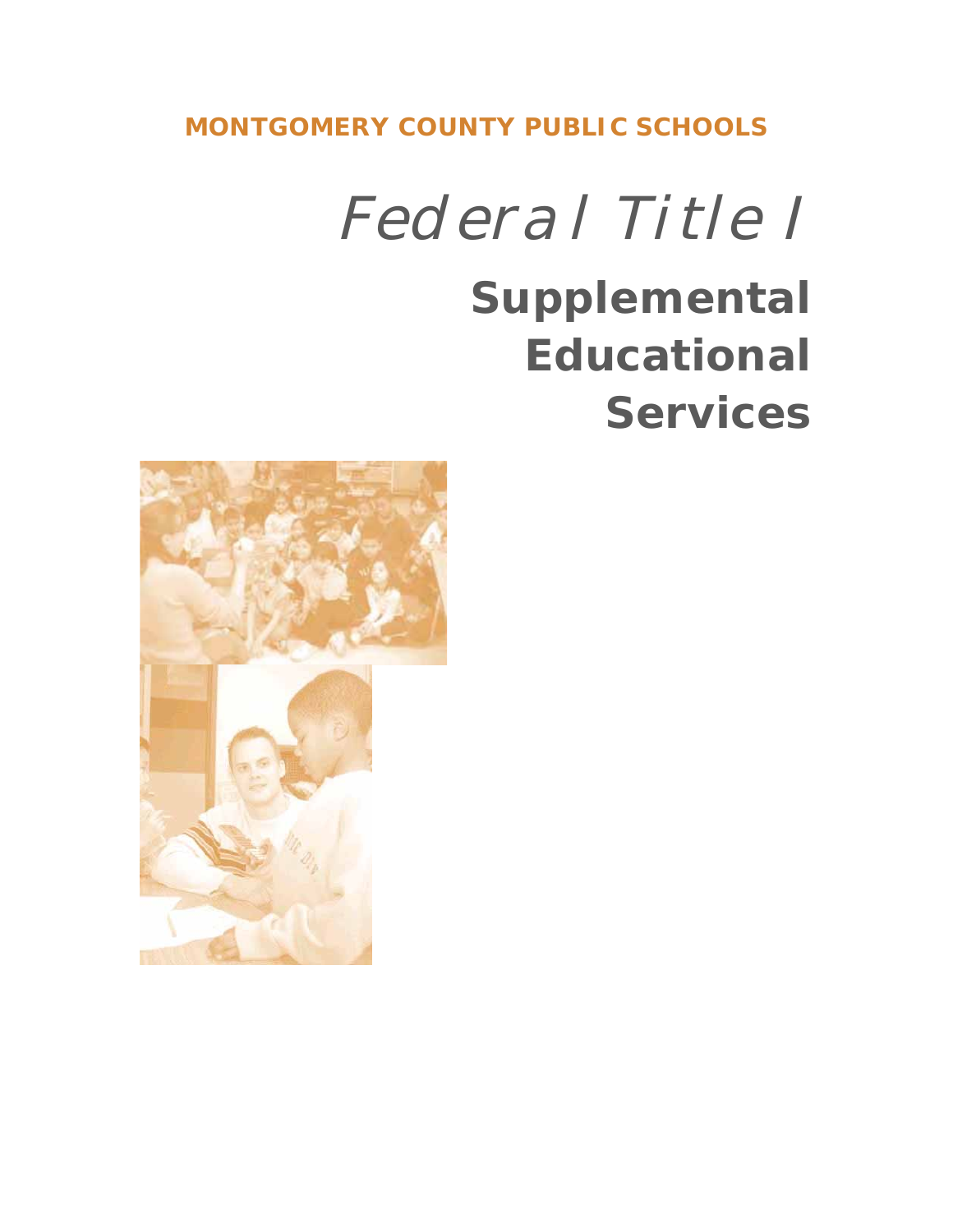



#### **Frequently Asked Questions About the Federal Title I Supplemental Educational Services (SES) 2005–2006 School Year**

#### *Introduction*

The *No Child Left Behind Act of 2001* (NCLB Act) is a federal law that requires school districts to offer income-eligible students in identified federally-funded Title I schools the option to receive Supplemental Educational Services (SES). Your child's school may participate in the SES program in the upcoming school year. Income eligibility is determined based on the student's 2005–2006 Free and Reduced-price Meals System (FARMS) application. The following information answers some questions that you may have about the SES program.

# *What are supplemental educational services?*

SES is a reading and/or mathematics tutoring program that takes place before or after school or on weekends. Only income-eligible students may participate in the program, which is offered at no cost to families. **However, transportation is not available.** Only state-approved SES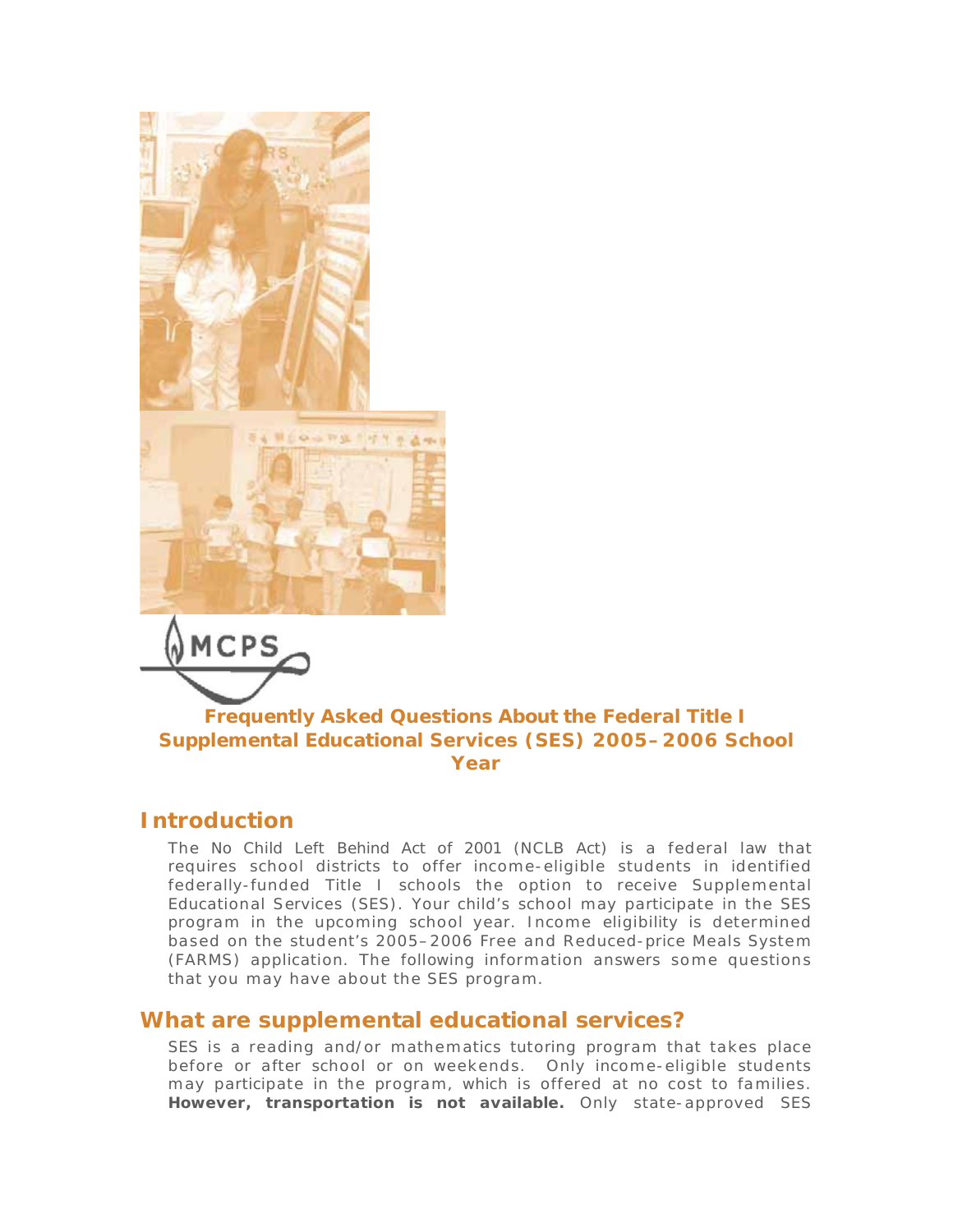providers can tutor eligible students. Families select the provider from the list included in this brochure using the enclosed SES Interest Survey to apply.

#### *How was my school identified for this program?*

There are specific federal rules under the NCLB Act that apply to the annual performance of students in Title I schools. In Maryland, students in Grades 3 through 8 and Grade 10 take the Maryland School Assessment (MSA) test each year. The Maryland State Department of Education (MSDE) sets specific MSA improvement goals in reading and m athematics and attendance or graduation rate. These goals are known a s Adequate Yearly Progress (AYP). Title I schools offer parents SES if one of the following occurs:

- **The school does not meet the state improvement goal for three or** more consecutive years and is identified for school improvement, corrective action, or restructuring.
- **Once identified, the school meets the target for one year, but not** the next.

Schools must continue to offer SES until state improvement goals are met for two consecutive years. When the targets are met for two consecutive years, SES is no longer offered.

## *Can every student in a Title I school participate in the SES program?*

No. Only students who qualify for FARMS are eligible for SES. Also, because of the limited number of spaces in the SES program, the Montgom ery County Public Schools (MCPS) may not be able to enroll every eligible student. Participation in the program is based on the number of applicants and the amount of funds available.

## *How do families choose the services and providers their child receives?*

A list of all approved providers who may offer services in MCPS is included in this brochure. Families are able to choose among different types of providers who offer services at different locations. Staff at your school can help you select a provider if you ask them for assistance, and an SES notebook with more detailed information is available at the school. Families are also encouraged to attend advertised meetings to talk with providers. You may wish to contact the providers directly to get more information about their services and programs. (See list of providers included in this brochure.) There is no obligation to enroll your child in SES.

#### *How does an SES provider get paid?*

MCPS will pay the providers directly, based on a pre-approved contract.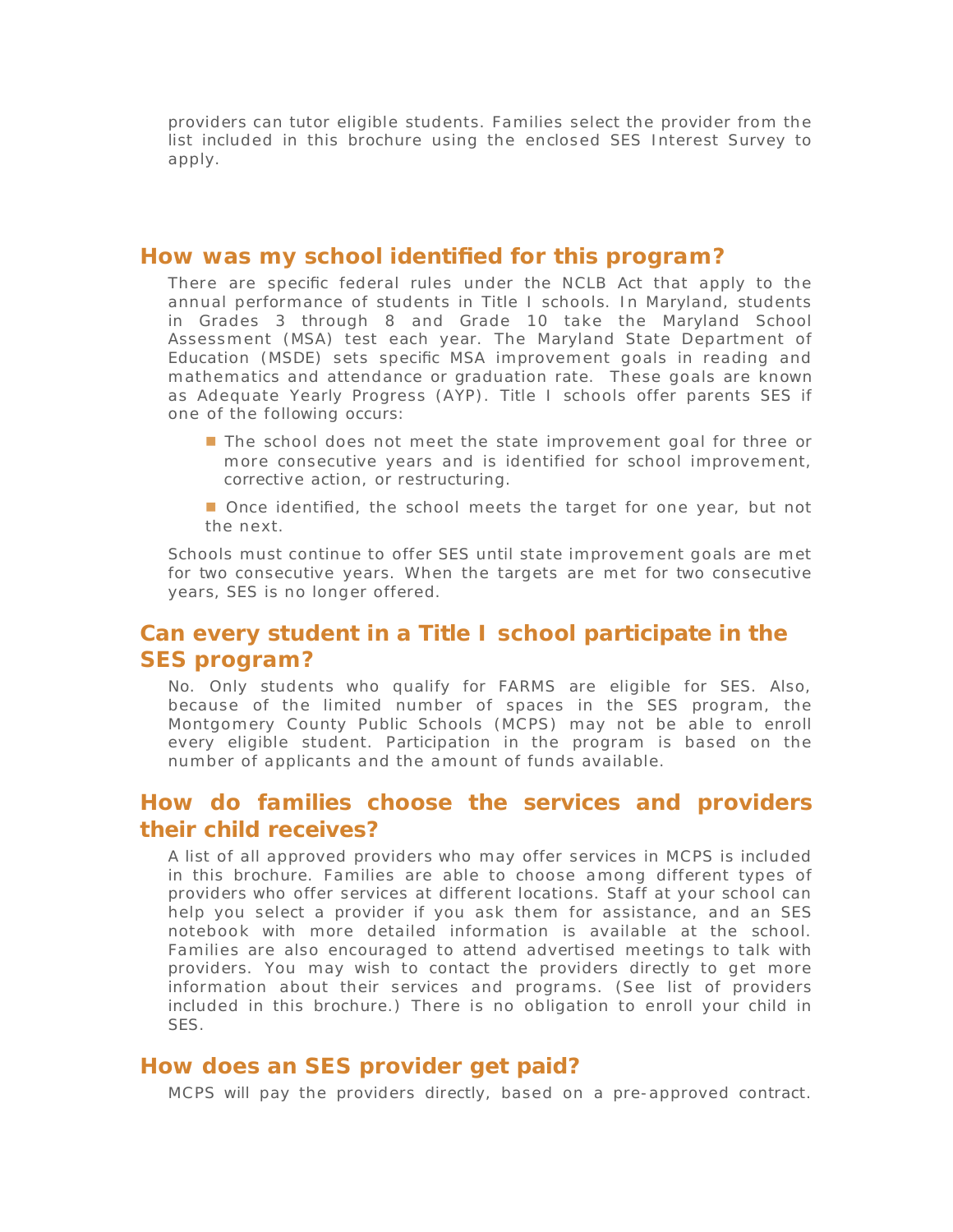Providers are only paid for the hours that they provide direct tutoring to your child. There is no cost to parents.

#### *Who are the SES providers?*

SES providers are companies or organizations that are approved by MSDE to offer services to your child. A brief description of all providers and the services they offer is included in this brochure. At this time, these are the only approved providers who agree to work with MCPS students.

#### *How do I apply for SES services for my child?*

If your child is approved to receive FARMS in an identified Title I school, you can apply for SES services. Complete the SES Interest Survey and return it to your child's school by September 23, 2005.

## *Does everyone who applies for SES participate in the program?*

The NCLB Act mandates that a specific percentage of the district's Title I funds be used to pay for SES. The SES Interest Survey will be used to determine the number of participants. If there are insufficient funds to pay for all applicants, we will give first priority to the lowest-achieving students. The achievement level will be based on the student's score on the MSA, the MCPS Assessment Program, and other available educational data. In cases in which students have the same scores, we will select students for the SES program by random lottery.

## *When will services begin and for how long will services be provided?*

Our plan is to begin services for income-eligible students at the beginning of November. The providers offer a predetermined number of sessions that take place during the school year. The services must be completed in the school year in which they begin.

### *Is transportation provided for students who qualify for SES?*

No. Transportation for SES is the responsibility of the student's family.

## *Can families who enrolled their children in another MCPS school using the Federal Title I School Choice Option receive SES?*

No. Families of students who attend Title I schools in year 2 of school improvem ent, corrective action, or restructuring have the option to select either school choice or SES, but not both. If your child is participating in the Federal Title I School Choice Option and qualifies for FARMS, you may decide to return to your home school and request SES. However, until all applications are received, there is no guarantee that SES services will be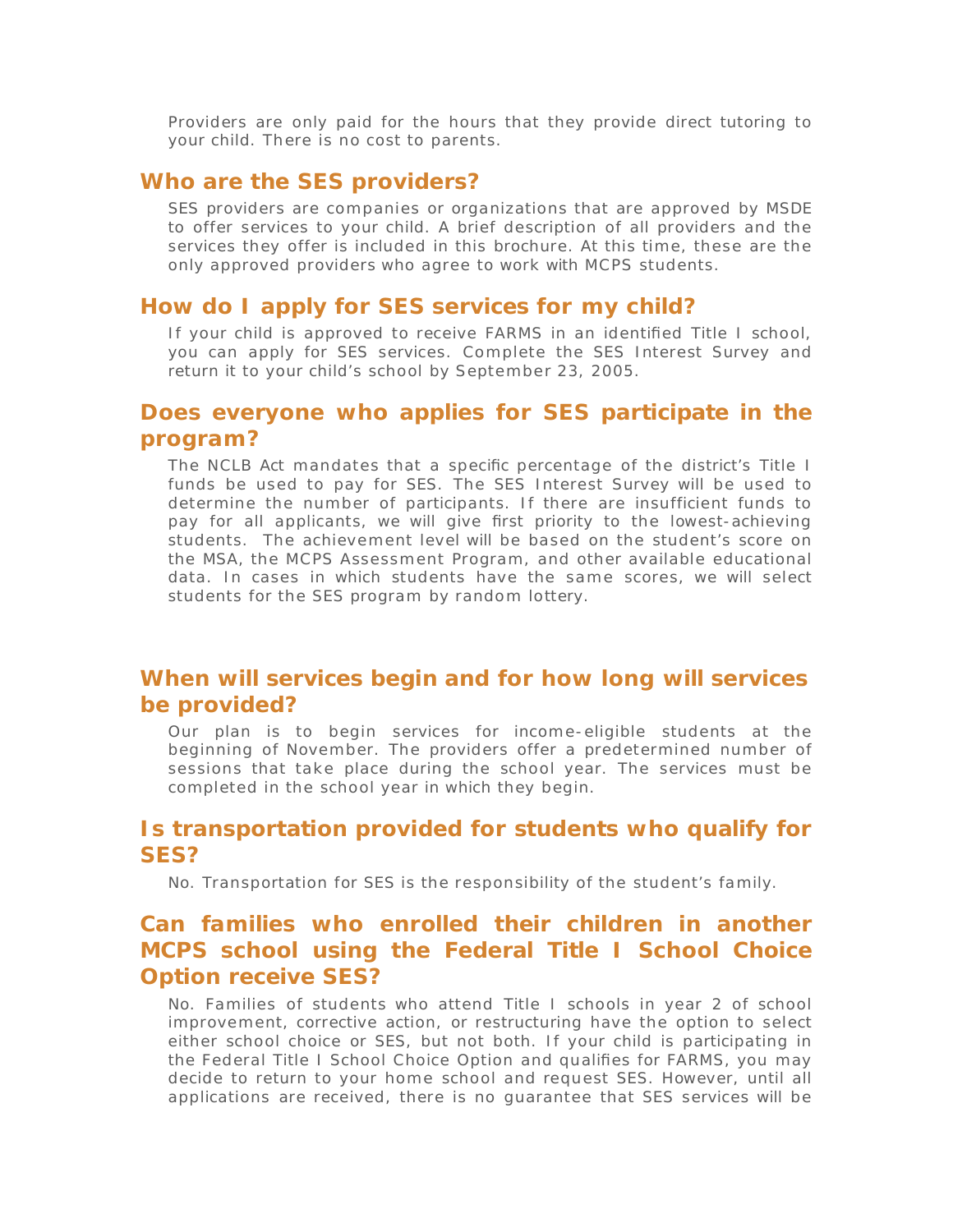available for every child based on funding.

#### *How will I know if my child was approved for SES services?*

All families who submit an SES Interest Survey will be notified in writing in October 2005 regarding the status of their request. Also, if your child is approved, the SES provider will contact you with specific information about the program (e.g., time and location).

## *Will SES always be available at my child's Title I school?*

No, Title I schools that meet the state achievement standards for two consecutive years are removed from school improvem ent status and are no longer required to offer SES or school choice.

#### *How can I learn more about SES?*

Families can attend the scheduled meeting at their home school, and/or contact their home school principal or the Division of Academic Support, Federal and State Programs at 301-230-0660.

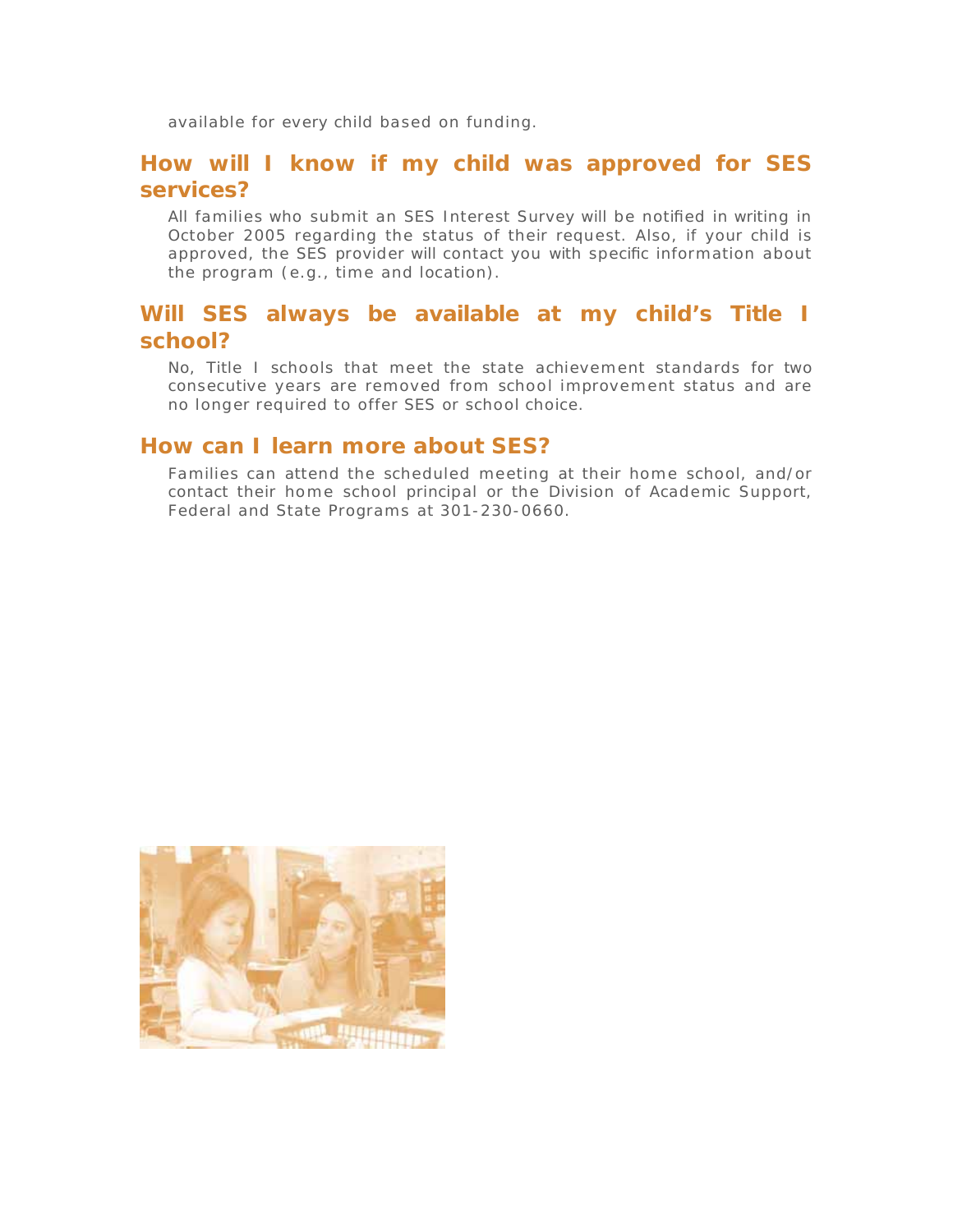

This document is available in an alternate format, upon request, under the Americans with Disabilities Act, by contacting the Department of Communications, 850 Hungerford Drive, Rockville, Maryland 20850, 301-279-3391 or 1-800-735-2258 (Maryland Relay).

Individuals who need sign language interpretation or cued speech transliteration in communicating with the Montgomery County Public Schools may contact Interpreting Services in Programs for Deaf and Hard of Hearing at 301-517-5539 or 5582 (Voice/TTY).

The Montgomery County Public Schools prohibits illegal discrimination on the basis of race, color, national origin, religion, gender, age, marital status, socioeconomic status, sexual orientation, physical characteristics, or disability. Inquiries or complaints regarding discrimination should be directed to the Office of Human Resources, 7361 Calhoun Place, Suite 401, Rockville, MD 20855, at 301-279-3361 (for employment) and the Office of School Performance, 850 Hungerford Drive, Rockville, MD 20850, at 301-279-8715 (for educational programs and activities). Inquiries or complaints regarding Title IX issues such as gender equity and sexual harassment should be directed to the Title IX coordinator, Office of Strategic Technologies and Accountability, 850 Hungerford Drive, Rockville, MD 20850, at 301-279-3581.



Rockville, Maryland